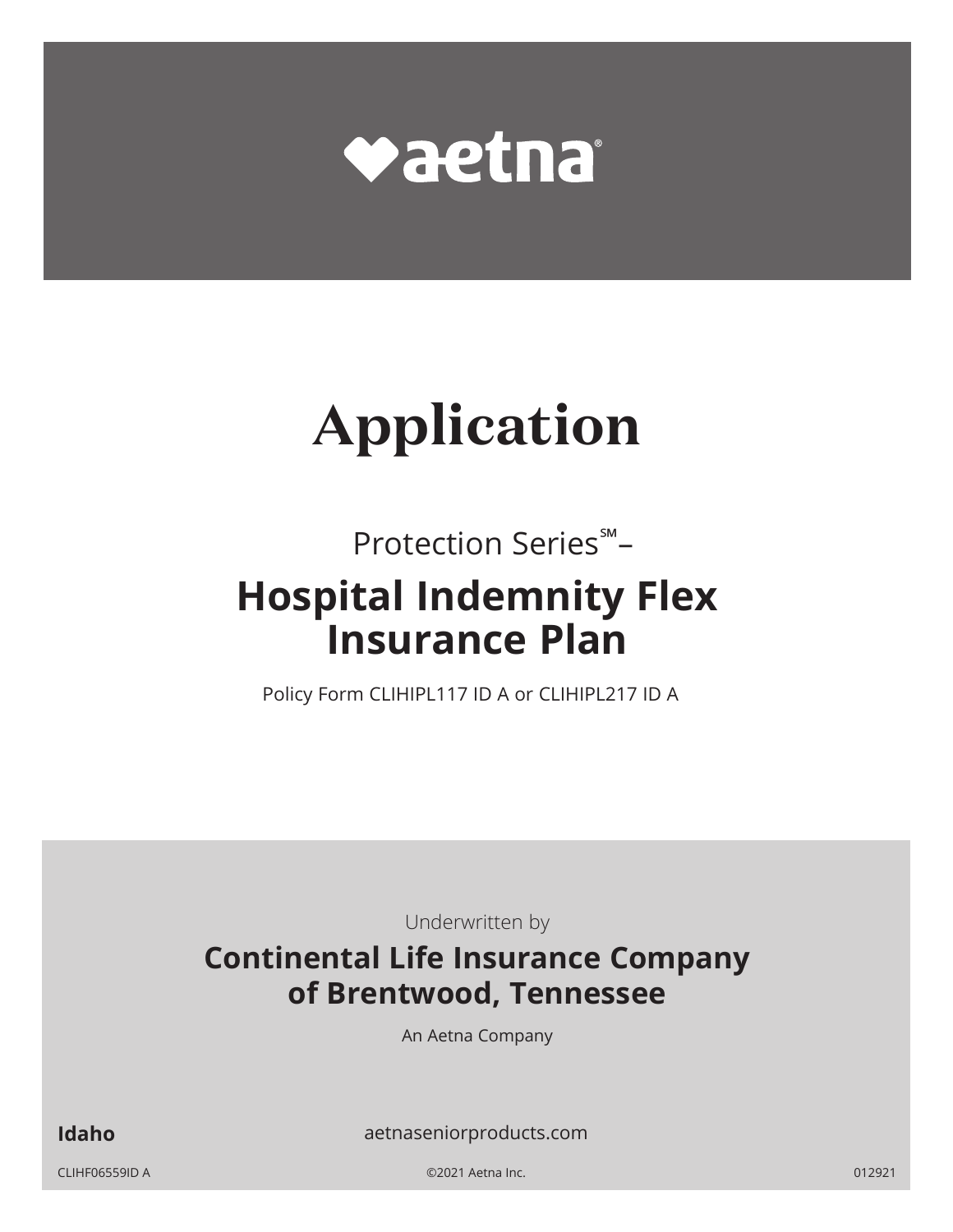

#### **Continental Life Insurance Company of Brentwood, Tennessee**

An Aetna Company

P.O. Box 14399 Lexington, KY 40512-9700

## **Application for Hospital Indemnity Flex Insurance Plan**

### from Continental Life Insurance Company of Brentwood, Tennessee

Page **1** of 8

- Print clearly and use blue or black ink.
- Complete all required sections of the application. Any incomplete or missing information could delay processing of your application.

| <b>Please select one:</b> $\bigcirc$ New business |                                            |  |
|---------------------------------------------------|--------------------------------------------|--|
|                                                   | $\circ$ Reinstatement <i>Policy number</i> |  |

#### **1. Proposed insured information**

Full name of proposed insured *First, M.I., Last* 

| Address               |                                                       |                                                   | Phone |        |
|-----------------------|-------------------------------------------------------|---------------------------------------------------|-------|--------|
|                       |                                                       |                                                   |       |        |
|                       |                                                       |                                                   | State |        |
|                       |                                                       |                                                   |       |        |
| E-mail                |                                                       | Social Security number                            |       |        |
|                       |                                                       |                                                   |       |        |
| Birth date mm/dd/yyyy |                                                       |                                                   | Aae   | Male   |
|                       |                                                       |                                                   |       | Female |
|                       |                                                       | Policy delivery (For agent use only; select one): |       |        |
| Agent:                | Mail                                                  |                                                   |       |        |
| App <sup></sup>       | Mail<br>$\left( \begin{array}{c} \end{array} \right)$ | Electronically<br>$($ )                           |       |        |

**Go paperless!** To receive your policy documents online, select "electronically" and provide your current e-mail address in Section 1. You will not receive paper policy documents, but instead, will receive an e-mail with a link to access them on our secure website.

#### **2. Benefits information**

| <b>Requested Effective Date: .</b>                                                                                                                          |  |                       |    |  |              |                       |    |  |  |
|-------------------------------------------------------------------------------------------------------------------------------------------------------------|--|-----------------------|----|--|--------------|-----------------------|----|--|--|
| <b>Base benefit selected</b> (select only one)                                                                                                              |  | <b>Benefit amount</b> |    |  |              | <b>Premium amount</b> |    |  |  |
| <b>Option 1. Hospital admission indemnity:</b><br>Policy form CLIHIPL117 ID A<br>\$250 units \$250-\$2,500                                                  |  |                       |    |  |              |                       |    |  |  |
| <b>Daily hospital indemnity</b><br>Policy form CLIHIPL117 ID A<br>\$40 per day for 31 days                                                                  |  |                       | 40 |  |              |                       |    |  |  |
| <b>Option 2. Daily hospital indemnity:</b><br>Policy form CLIHIPL217 ID A<br>\$40 per day for 31 days                                                       |  |                       |    |  |              |                       |    |  |  |
| <b>Additional coverage</b>                                                                                                                                  |  |                       |    |  |              |                       |    |  |  |
| Covered days: (select only one)<br>$\bigcirc$ 3<br>Policy form CLIHIPL217 ID A<br>\$10 units up to maximum \$700                                            |  | h                     | -ĥ |  | $\bigcirc$ 8 | 9                     | 10 |  |  |
| 50% benefit for observation stays less than 24 hours in an observation unit<br>Please see rate table for minimum number of units (depends on covered days). |  |                       |    |  |              |                       |    |  |  |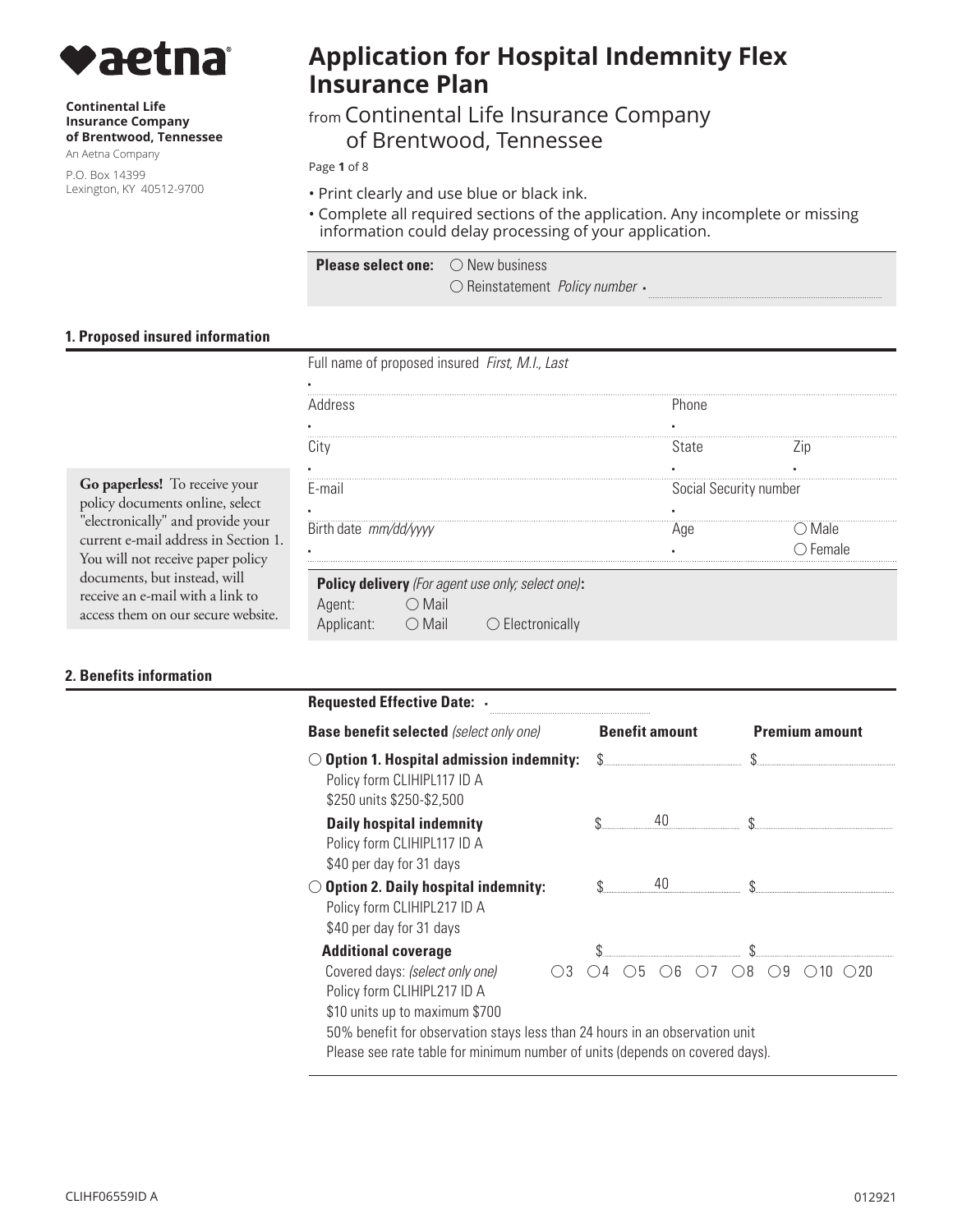Page **2** of 8

#### **2. Benefits information** *continued*

|                                                                                                                                                                      | <b>Optional benefit riders:</b>                                                                                                                                                                                                                                        |                      | <b>Benefit amount</b>  | <b>Premium amount</b> |  |
|----------------------------------------------------------------------------------------------------------------------------------------------------------------------|------------------------------------------------------------------------------------------------------------------------------------------------------------------------------------------------------------------------------------------------------------------------|----------------------|------------------------|-----------------------|--|
|                                                                                                                                                                      | $\bigcirc$ Daily skilled nursing facility:                                                                                                                                                                                                                             | \$.                  |                        |                       |  |
|                                                                                                                                                                      | Covered days: (select only one)<br>Rider form CLIHIPRID217 A                                                                                                                                                                                                           | $\bigcirc$ Days 1-20 | $\bigcirc$ Days 21-100 | $\bigcirc$ Days 1-100 |  |
|                                                                                                                                                                      | \$10 units up to maximum \$200                                                                                                                                                                                                                                         |                      |                        | <b>Total premium</b>  |  |
|                                                                                                                                                                      |                                                                                                                                                                                                                                                                        |                      |                        |                       |  |
| *In this example, coverage would<br>begin on the 21st day of your<br>covered Skilled Nursing Facility<br>stay. Benefits would end on day 100<br>(if still confined). | <b>Example:</b><br>Base Benefit 1: Hospital admission benefit: 10 units x \$250=\$2,500<br>Hospital admission benefit: \$2,500<br><b>Optional Riders:</b><br>Daily skilled nursing facility benefit: 10 units x \$10=\$100 daily benefit<br>Covered days: Days 21-100* |                      |                        |                       |  |
|                                                                                                                                                                      | Initial premium:<br>$\bigcirc$ Draft initial premium upon policy approval $\bigcirc$ Draft initial premium on policy effective date                                                                                                                                    |                      |                        |                       |  |
|                                                                                                                                                                      | Premium mode:<br>$\bigcirc$ Annual $\bigcirc$ Semi-annual $\bigcirc$ Quarterly $\bigcirc$ Monthly bank draft (electronic funds transfer)                                                                                                                               |                      |                        |                       |  |
|                                                                                                                                                                      | Payment method:<br>$\bigcirc$ Check $\bigcirc$ Electronic funds transfer<br>Premium collected:                                                                                                                                                                         |                      |                        |                       |  |

#### PAYMENT MODES

\$ ..................................................................................................................................................

You have a choice among several payment options or modes for paying your premium (annual, semiannual, quarterly and monthly bank draft). Each payment mode, other than annual and monthly bank draft, results in higher total yearly premium costs. Reasons for higher costs include added collection and administrative costs, time value of money considerations and lapse rates.

The annual and monthly bank draft modes have the same total yearly premium costs. As a result, there is a time value of money advantage to you for paying monthly versus annually. However, there may be other advantages to you for choosing an annual payment based on your preferences. Your agent can explain the differences in modes and help you decide which is best for you. You have the right to change your payment mode, among the modes available, during the life of your policy.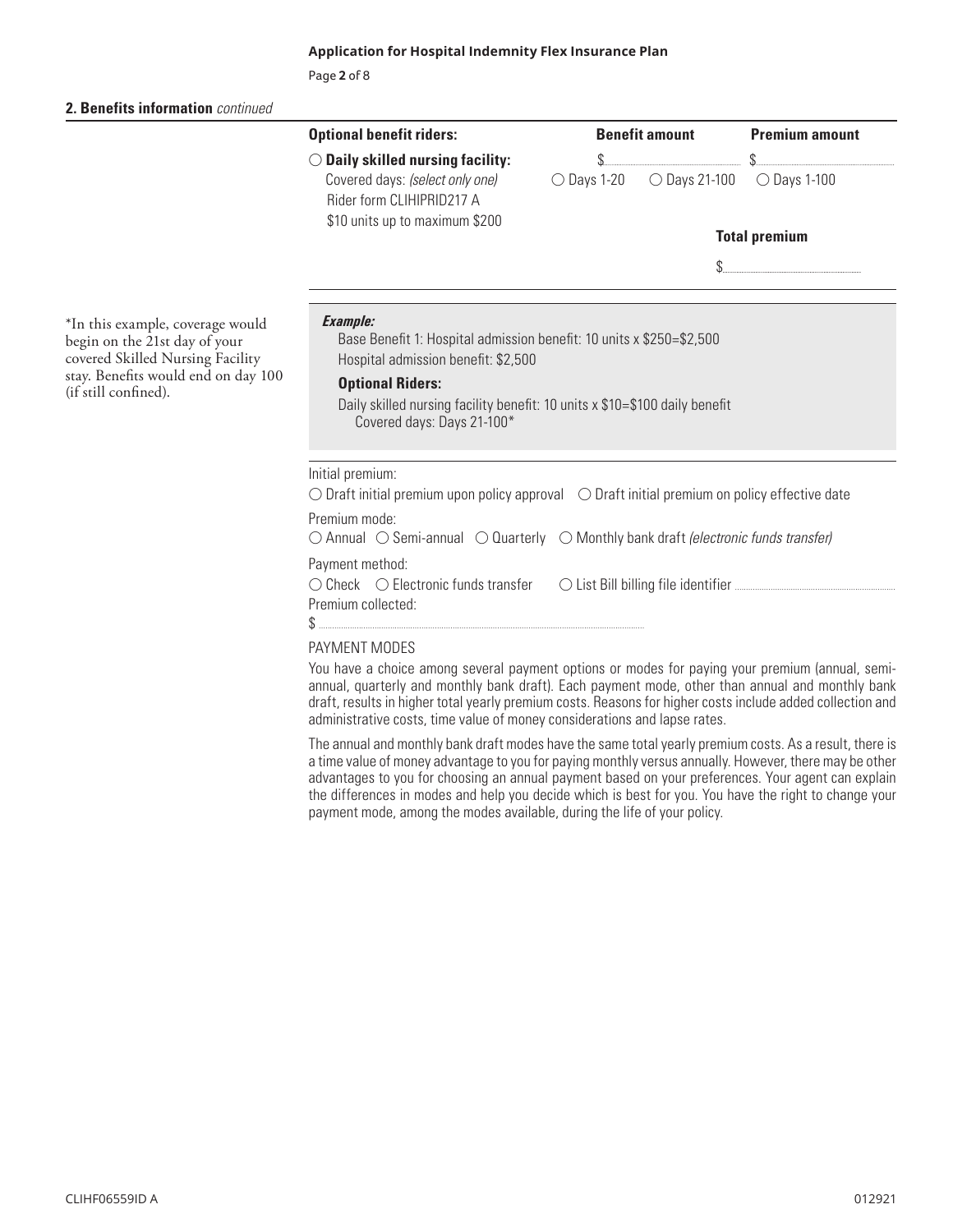Page **3** of 8

#### **3. Health questions**

| Answer all questions.                |  | 1. Are you currently:                                                                                                                                                   |              |              |
|--------------------------------------|--|-------------------------------------------------------------------------------------------------------------------------------------------------------------------------|--------------|--------------|
| If any answers to questions 1-9 in   |  | A. confined to a hospital or nursing facility?                                                                                                                          | $\bigcirc Y$ | $\bigcirc$ N |
| section 3 are "yes", the application |  | B. receiving any type of home health care?                                                                                                                              | $\bigcirc Y$ | $\bigcirc$ N |
| will be declined.                    |  | C. dependent on a wheelchair or motorized mobility device?                                                                                                              | $\bigcirc Y$ | $\bigcirc$ N |
|                                      |  | D. bedridden?                                                                                                                                                           | $\bigcirc Y$ | $\bigcirc$ N |
|                                      |  | 2. Within the past 36 months have you been diagnosed or treated by a medical professional or had<br>surgery for any of the following:                                   |              |              |
|                                      |  | A. congestive heart failure, CVA, stroke, kidney disease, Cirrhosis,<br>Paget's disease, lupus or any connective tissue disorder?                                       | $\bigcirc Y$ | $\bigcirc$ N |
|                                      |  | B. internal cancer (including breast cancer and prostate cancer), leukemia,<br>lymphoma or melanoma?                                                                    | $\bigcirc Y$ | $\bigcirc$ N |
|                                      |  | C. Alzheimer's disease, dementia, Parkinson's disease, cerebral palsy, multiple<br>sclerosis, epilepsy, or any other neurological or neuromuscular disorder?            | OY           | $\bigcirc$ N |
|                                      |  | D. acquired immune deficiency syndrome (AIDS), AIDS related complex (ARC),<br>or tested positive for the Human Immunodeficiency Virus (HIV)?                            | $\bigcirc Y$ | $\bigcirc$ N |
|                                      |  | 3. Within the past 24 months have you:                                                                                                                                  |              |              |
|                                      |  | A. been prescribed the use of oxygen by a medical professional?                                                                                                         | $\bigcirc Y$ | $\bigcirc$ N |
|                                      |  | B. had an open colostomy or ileostomy?                                                                                                                                  | $\bigcirc Y$ | $\bigcirc$ N |
|                                      |  | C. had any type of amputation caused by disease?                                                                                                                        | $\bigcirc Y$ | $\bigcirc$ N |
|                                      |  | D. had osteoporosis with compression fracture?                                                                                                                          | $\bigcirc Y$ | $\bigcirc$ N |
|                                      |  | E. been treated for transient ischemic attack (TIA)?                                                                                                                    | $\bigcirc Y$ | $\bigcirc$ N |
|                                      |  | F. been hospitalized three or more times for any reason?                                                                                                                | $\bigcirc Y$ | $\bigcirc$ N |
|                                      |  | 4. Do you have insulin dependent diabetes in conjunction with a heart disorder<br>(other than high blood pressure)?                                                     | $\bigcirc Y$ | $\bigcirc$ N |
|                                      |  | 5. Within the past 12 months have you been diagnosed or treated by a medical professional or had<br>surgery for any of the following:                                   |              |              |
|                                      |  | A. heart attack?                                                                                                                                                        | $\bigcirc Y$ | $\bigcirc$ N |
|                                      |  | B. artery disease, including peripheral vascular disease (PVD) and peripheral<br>artery disease (PAD)?                                                                  | $\bigcirc Y$ | $\bigcirc$ N |
|                                      |  | C. any blood disorder?                                                                                                                                                  | $\bigcirc Y$ | $\bigcirc$ N |
|                                      |  | D. chronic respiratory disorder, hepatitis, pancreatitis, chronic cystitis, ulcerative colitis? $\bigcirc$ Y                                                            |              | $\bigcirc$ N |
|                                      |  | E. mental or nervous disorder?                                                                                                                                          | $\bigcirc Y$ | $\bigcirc$ N |
|                                      |  | 6. Do you have diabetes:                                                                                                                                                |              |              |
|                                      |  | A. that requires the use of 40 or more units of insulin?                                                                                                                | $\bigcirc Y$ | $\bigcirc$ N |
|                                      |  | B. with any complications resulting from the diabetes?                                                                                                                  | $\bigcirc Y$ | $\bigcirc$ N |
|                                      |  | 7. Are you currently taking or been advised by a medical professional to take 4 or<br>more prescription drugs for heart or artery disease, or heart rhythm disorders?   | $\bigcirc Y$ | $\bigcirc$ N |
|                                      |  | 8. Within the last 12 months have you been advised by a medical professional:                                                                                           |              |              |
|                                      |  | A. to have any testing, surgery, or other evaluation and not done so, or have test<br>results pending?                                                                  | $\bigcirc Y$ | $\bigcirc$ N |
|                                      |  | B. that surgery may be required within the next year for any<br>existing health condition, including cataracts or joint replacement?                                    | $\bigcirc Y$ | $\bigcirc$ N |
|                                      |  | 9. Within the past 12 months, have you been recommended or advised by a medical $\bigcirc$ Y<br>professional to have treatment or counseling for alcohol or drug abuse? |              | $\bigcirc$ N |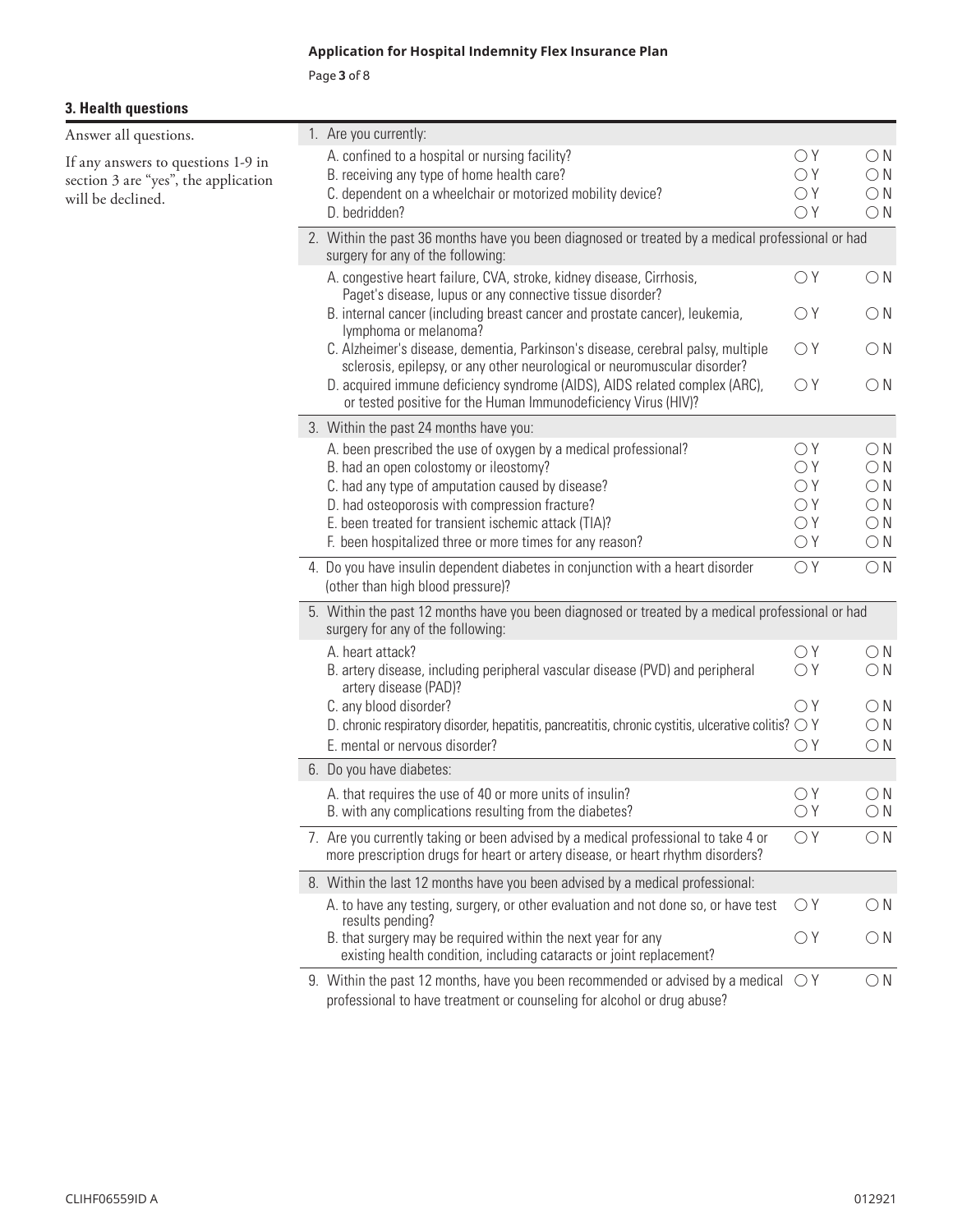Page **4** of 8

#### **4. Physician information**

|                                                                            | <b>Your primary physician</b>                                                                   | Phone                      |
|----------------------------------------------------------------------------|-------------------------------------------------------------------------------------------------|----------------------------|
|                                                                            | Physician's office name                                                                         |                            |
|                                                                            | City                                                                                            | State                      |
|                                                                            | Specialist seen in the past 24 months                                                           | Specialty                  |
|                                                                            | Reason for seeing (diagnosis)                                                                   |                            |
|                                                                            | Date of first visit                                                                             | Date of last visit         |
|                                                                            | Specialist seen in the past 24 months                                                           | Specialty                  |
|                                                                            | Reason for seeing (diagnosis)                                                                   |                            |
| If additional space is needed, please<br>use a separate sheet of paper and | Date of first visit                                                                             | Date of last visit         |
| attach to the application.                                                 | Have you seen any additional physicians other than those listed above in the past<br>24 months? | $\bigcap N$<br>$\bigcap Y$ |

#### **5. Prescribed medications**

| rrional space is needed, please | <b>Prescribed medications</b> | <b>Reason for medications (diag</b> |
|---------------------------------|-------------------------------|-------------------------------------|
|                                 |                               |                                     |
|                                 |                               |                                     |
|                                 |                               |                                     |
|                                 |                               |                                     |
|                                 |                               |                                     |
|                                 |                               |                                     |

#### **6. Replacement questions**

| Do you have any other health insurance in force?                         |               |         | Yes |  |
|--------------------------------------------------------------------------|---------------|---------|-----|--|
| Type of coverage                                                         | Policy number | Company |     |  |
| ٠                                                                        |               |         |     |  |
| Type of coverage                                                         | Policy number | Company |     |  |
| ٠                                                                        |               |         |     |  |
| Is the policy being applied for intended to replace any other insurance? |               |         | Yes |  |
| Type of coverage                                                         | Policy number | :nmpany |     |  |
|                                                                          |               |         |     |  |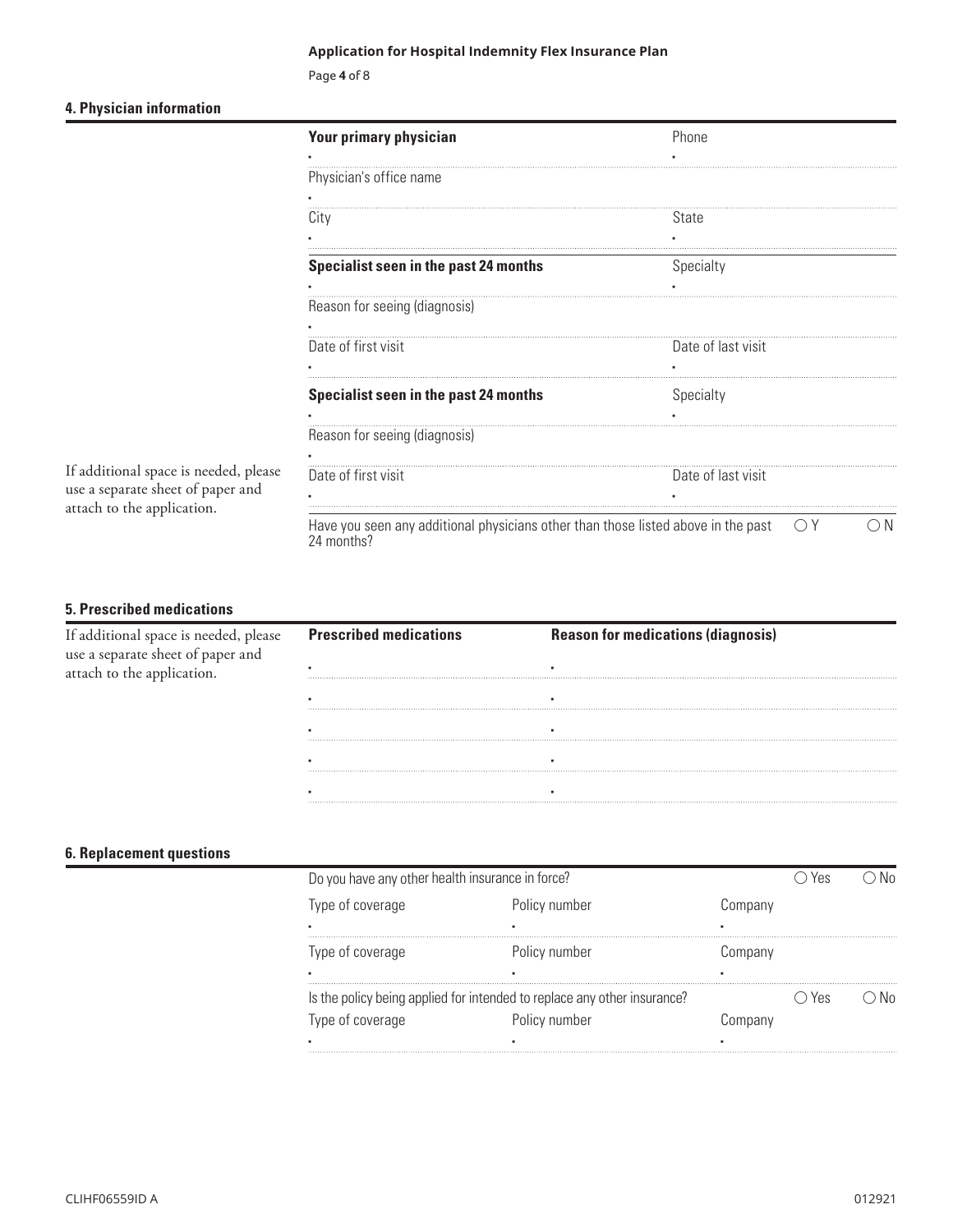○ Business owned

by proposed insured

Account owner name, if different than proposed insured's

Page **5** of 8

▪

▪

▪

▪

|  | <b>7. Account information</b> |
|--|-------------------------------|
|--|-------------------------------|

Complete this section if you are requesting electronic funds transfer (EFT) for premium payment.

Include a voided check with the application.

Draft date cannot be on the  $29th$ ,  $30th$  or  $31st$  of Requesting to have a more than 15 days greater than policy's paid to date will draft a month in advance.

different.

| e on the :                 | $\bigcirc$ Family member; specify |
|----------------------------|-----------------------------------|
| f the month.<br>draft date | Financial institution name        |
| reater than the            |                                   |

Account owner relationship to proposed insured:

Proposed insured's name

○ Checking ○ Savings

|  | Routing number |
|--|----------------|
|--|----------------|

Account number

Requested EFT draft date for ongoing premium payments *(if different from initial premium draft date)* 

▪

 $\bigcirc$  Living trust  $\bigcirc$ 

Power of attorney  $\bigcirc$  Conservator/guardian

 $\bigcirc$  Employer

○ Power of attorney



#### **8. Electronic funds transfer (EFT) authorization**

I understand and accept these terms and conditions:

- We are authorized to withdraw funds periodically from your account to pay insurance premiums for the insured.
- If your financial institution does not honor an EFT request, we will NOT consider your premium paid.
- If your financial institution does not honor an EFT request, we may make a second attempt within five business days.
- We have the right to end EFT payments at any time and bill you directly either quarterly or less frequently for premiums due.
- Information as to each EFT charge will be provided by entry on your account statement or by any other means provided by your financial institution. You will not receive premium notices from us.
- If you want to cancel or change this authorization, you must contact us at least three business days before a scheduled withdrawal.
- Any refund of unearned premium will be made to the policy owner or the policy owner's estate.

Signature only required if the account owner is different than the proposed insured.

Signature of account owner

**X** 

Date

▪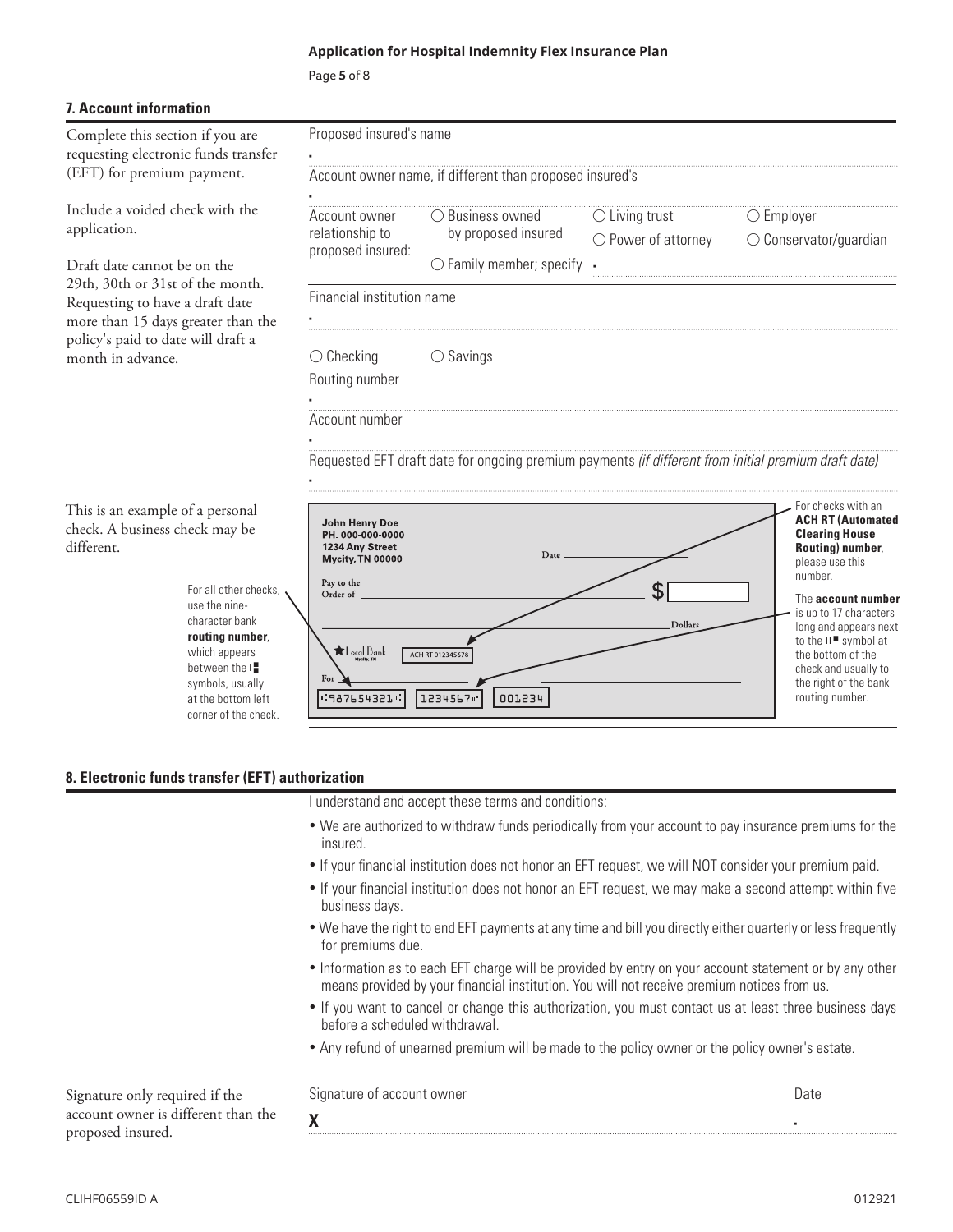Page **6** of 8

#### **9. Applicant**

I hereby apply to Continental Life Insurance Company of Brentwood, Tennessee for a policy to be issued in reliance on my written answers to the questions on this application. I have read or had read to me the completed application and understand all statements and answers and certify that to the best of my knowledge and belief, they are true, complete and correctly recorded. I acknowledge that I have received an outline of coverage for the policy applied for, and if 65 years of age or older, *A Guide to Health Insurance for People with Medicare* and a Non-Duplication of Medicare Disclosure.

I agree (1) this application and any policy issued will constitute the entire contract of insurance and the Company will not be bound in any way by any statements, promises or information made or given by or to any agent or other person at any time unless the same is in writing and submitted to the Company at its Home Office and made a part of such contract. Only a Company Officer can make, modify or discharge contracts or waive any of the Company's rights or requirements and then only in writing; and (2) this insurance will not become effective until the application is approved by the Company, the first premium is paid, during which there has been no change in my health condition as stated on the application and a policy has been issued by the Company.

I understand and agree that, if I choose to pay my premium by electronic funds transfer (EFT) from my checking or savings account, I am accepting the terms and conditions of the EFT authorization attached to this application.

**I understand that if any answers on this application are incorrect, incomplete or untrue, Continental Life Insurance Company of Brentwood, Tennessee may adjust my premium, reduce my benefits or rescind the policy.** 

I understand that this policy provides supplemental health insurance.

Applicant signature

Date signed

**The Community of the Community of the Community of the Community X** 

THIS IS A SUPPLEMENT TO HEALTH INSURANCE AND IS NOT A SUBSTITUTE FOR MAJOR MEDICAL COVERAGE. LACK OF MAJOR MEDICAL COVERAGE (OR OTHER MINIMUM ESSENTIAL COVERAGE) MAY RESULT IN AN ADDITIONAL PAYMENT WITH YOUR TAXES.

#### **10. Privacy notice**

Although your application is our initial source of information, we may collect information including health history and medical records from persons other than you, and we may conduct a telephone interview with you. Continental Life Insurance Company of Brentwood, Tennessee, its affiliates, or its reinsurer(s) may also in certain circumstances release information collected by us to third parties without authorization from you. Upon written request, we will provide you with the information contained in your file. Medical information will be disclosed to you only through the medical professional you designate. Should you wish to request correction, amendment or deletion of any information in your file, which you believe inaccurate, please contact us and we will advise you of the necessary procedures.

#### **11. Producer compensation**

When you purchase insurance from us, we pay compensation to the licensed agent, who represents us for such limited purposes as taking your insurance application, collecting your initial premiums and delivering your policy, and to any intermediaries through which the licensed agent works. This compensation may include commissions when a policy is purchased or renewed, and fees for marketing and administrative services and educational opportunities. The compensation may vary by the type of insurance purchased, or the particular features included with your policy. Additionally, some licensed agents and/or their intermediaries may also receive discounts on their own policy premiums and bonuses, and incentive trips or prizes associated with sales contests based on sales criteria, such as the overall sales volume of an agent or intermediary with our Companies, or for the percentage of completed sales. Intermediaries may also pay compensation directly to the licensed agent. If the licensed insurance agent can sell insurance policies from other insurance carriers, those carriers may pay compensation that differs from ours.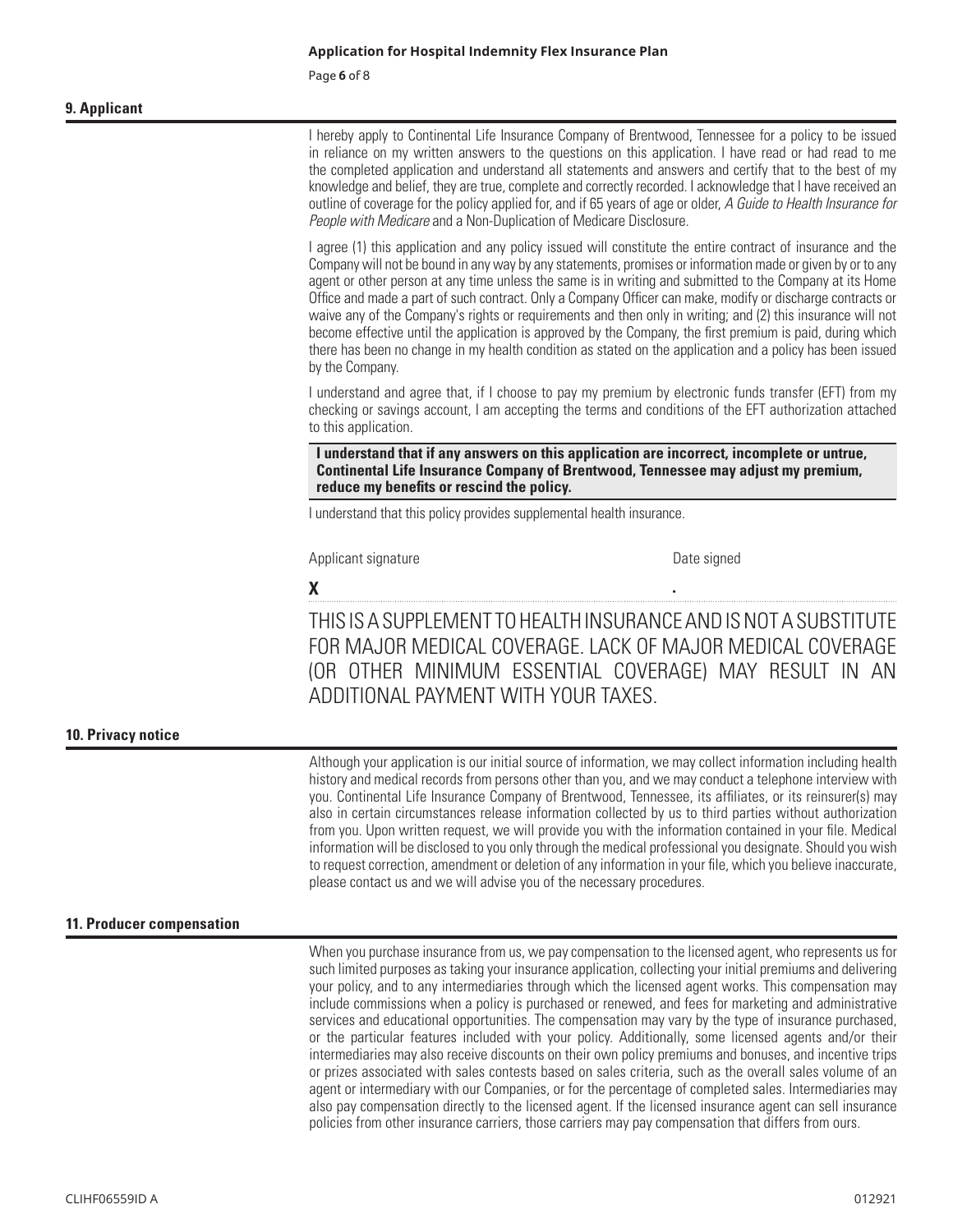Page **7** of 8

| 12. Agent                          |                                                                                                                                                                                                                                                                                     |                                                                                                                                                                                                                |  |  |
|------------------------------------|-------------------------------------------------------------------------------------------------------------------------------------------------------------------------------------------------------------------------------------------------------------------------------------|----------------------------------------------------------------------------------------------------------------------------------------------------------------------------------------------------------------|--|--|
| All information must be completed. | I certify that:                                                                                                                                                                                                                                                                     |                                                                                                                                                                                                                |  |  |
|                                    | 1. I have accurately recorded the information supplied by the applicant.                                                                                                                                                                                                            |                                                                                                                                                                                                                |  |  |
|                                    | 2. The application was provided to the applicant to review or was read to them and the applicant<br>has been advised that any false statement or misrepresentation in the application may result in an<br>adjustment of premium, reduction of benefits or rescission of the policy. |                                                                                                                                                                                                                |  |  |
|                                    | applicant prior to completing the application.                                                                                                                                                                                                                                      | 3. I have provided an outline of coverage for the policy applied for, and if 65 years of age or older, A<br>Guide to Health Insurance for People with Medicare and a Non-Duplication of Medicare Disclosure to |  |  |
| The writing number reflects where  | Agent name Printed                                                                                                                                                                                                                                                                  | Writing number (agent or company)                                                                                                                                                                              |  |  |
| commissions will be paid.          |                                                                                                                                                                                                                                                                                     |                                                                                                                                                                                                                |  |  |
|                                    | Agent signature                                                                                                                                                                                                                                                                     | State license ID number (for FL only)                                                                                                                                                                          |  |  |
|                                    |                                                                                                                                                                                                                                                                                     |                                                                                                                                                                                                                |  |  |
|                                    | Phone                                                                                                                                                                                                                                                                               | F-mail                                                                                                                                                                                                         |  |  |

▪ ▪

#### **13. Agent request to split commissions**

This section must be completed with this application in order to split commissions.

If this application results in an issued policy through Continental Life Insurance Company of Brentwood, Tennessee (CLI), the agents listed below have agreed to split the commissions earned on the policy.

- Both agents must be properly licensed and appointed with CLI in the policy's state of issue.
- Split commissions are calculated as a percentage of commissionable premium and will apply while the policy remains inforce.
- The percentage of the premium split can be for any amount but must be stated in whole numbers and total 100%. (For example, the percentage for the premium split can be from 1% to 99% but cannot be 0% or 100%.)
- Calculation of each agent's commissions are based on their respective CLI commission schedule.

#### **Agent Information** *Print*

| Writing agent           |                | Percentage |  |
|-------------------------|----------------|------------|--|
| $\blacksquare$          | .              |            |  |
| Secondary agent         | Writing number | Percentage |  |
| $\blacksquare$          |                |            |  |
| Writing agent signature |                |            |  |
|                         |                |            |  |

By signing this form, the writing agent agrees to split his/her commission with the secondary agent as indicated above.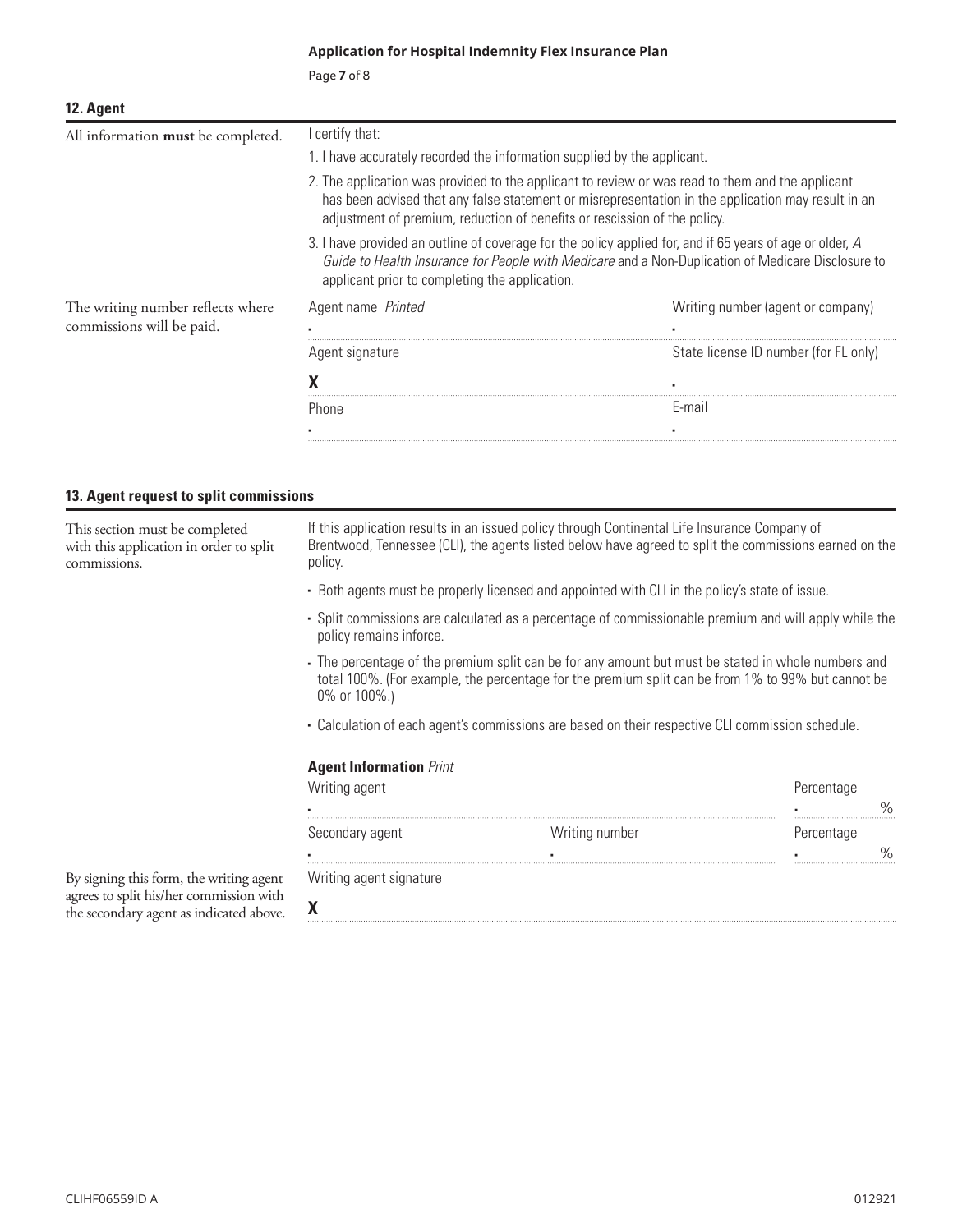Page **8** of 8

#### **14. Fraud warnings**

**Alabama:** Any person who knowingly presents a false or fraudulent claim for payment of a loss or benefit or who knowingly presents false information in an application for insurance is guilty of a crime and may be subject to restitution fines or confinement in prison, or combination thereof.

**Arkansas and Louisiana and West Virginia:** Any person who knowingly presents a false or fraudulent claim for payment of a loss or benefit or knowingly presents false information on an application for insurance is guilty of a crime and may be subject to fines and confinement in prison.

 **company. Penalties may include imprisonment, fines, denial of insurance and civil damages. Colorado: It is unlawful to knowingly provide false, incomplete, or misleading facts or information to an insurance company for the purpose of defrauding or attempting to defraud the Any insurance company or agent of the insurance company who knowingly provides false, incomplete, or misleading facts or information to a policyholder or claimant for the purpose of defrauding or attempting to defraud a policyholder or claimant with regard to a settlement or award payable from insurance proceeds shall be reported to the Colorado Division of Insurance within the Department of Regulatory Agencies.** 

**District of Columbia:** It is a crime to provide false or misleading information to an insurer for the purpose of defrauding the insurer or any other person. Penalties include imprisonment and/or fines. In addition, an insurer may deny insurance benefits if false information materially related to a claim was provided by the applicant.

**Florida:** Any person who knowingly and with intent to injure, defraud, or deceive any insurer files a statement of claim or an application containing any false, incomplete, or misleading information is guilty of a felony of the third degree.

**Kentucky:** Any person who knowingly and with intent to defraud any insurance company or other person files an application for insurance containing any materially false information or conceals for the purpose of misleading, information concerning any fact material thereto commits a fraudulent insurance act, which is a crime.

**Maine and Tennessee and Virginia and Washington:** It is a crime to knowingly provide false, incomplete or misleading information to an insurance company for the purpose of defrauding the company. Penalties may include imprisonment, fines or a denial of insurance benefits.

**Maryland:** Any person who knowingly or willfully presents a false or fraudulent claim for payment of a loss or benefit or who knowingly and willfully presents false information in an application for insurance is guilty of a crime and may be subject to fines and confinement in prison.

**New Jersey:** Any person who includes any false or misleading information on an application for an insurance policy, is subject to criminal and civil penalties.

**New Mexico:** Any person who knowingly presents a false or fraudulent claim for payment of a loss or benefit or knowingly presents false information on an application for insurance is guilty of a crime and may be subject to civil fines and criminal penalties.

**Ohio:** Any person who, with intent to defraud or knowing that he is facilitating a fraud against an insurer, submits an application or files a claim containing false or a deceptive statement is guilty of insurance fraud.

**Oklahoma:** Any person who knowingly, and with intent to injure, defraud or deceive any insurer, makes any claim for the proceeds of an insurance policy containing any false, incomplete or misleading information is guilty of a felony.

**Pennsylvania:** Any person who, knowingly and with intent to defraud any insurance company or other person files an application for insurance or statement of claim containing any materially false information or conceals, for the purpose of misleading, information concerning any fact material thereto, commits a fraudulent insurance act, which is a crime and subjects such person to criminal and civil penalties.